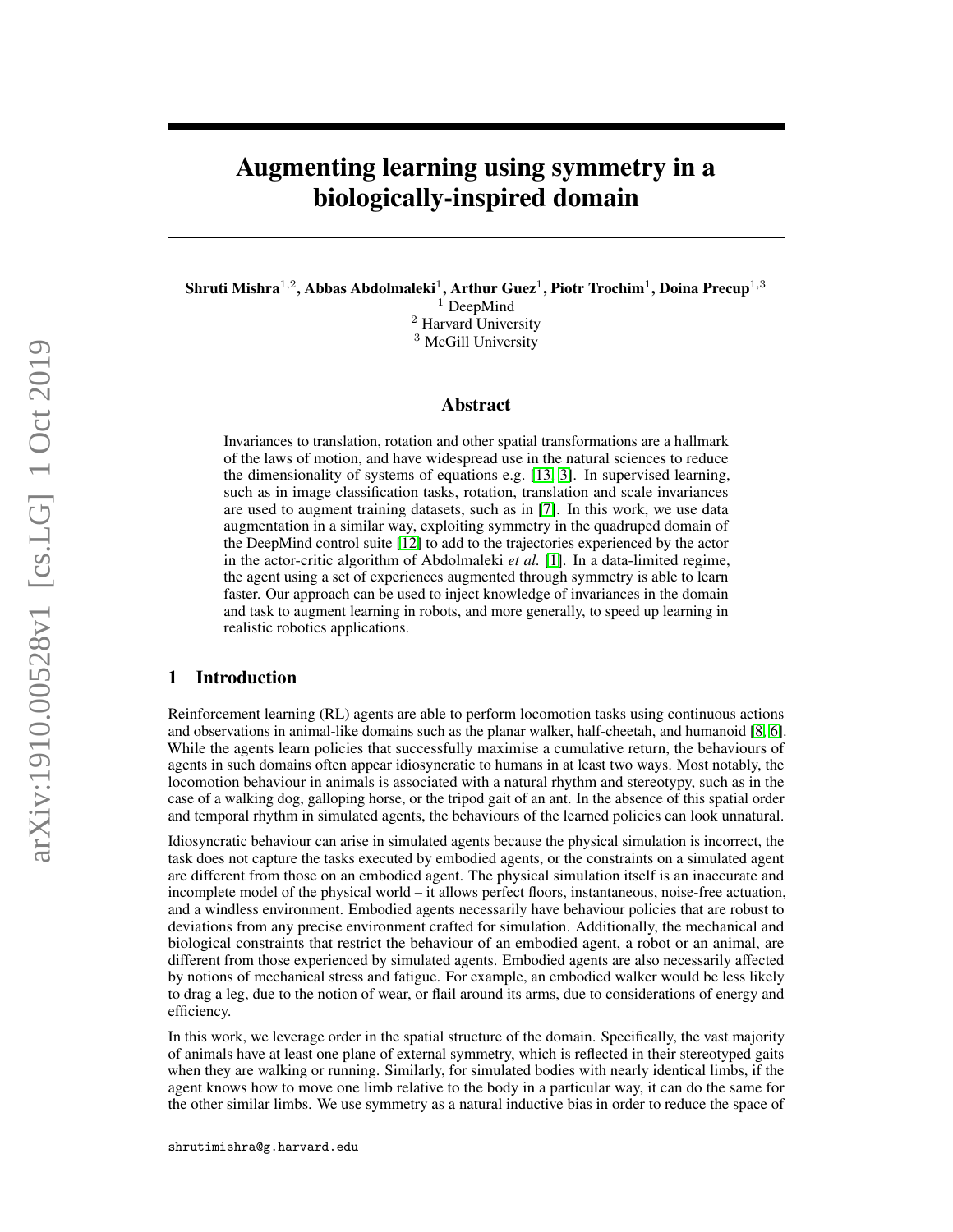behaviour policies that can be achieved by agents, as well as to explore if this approach can boost the learning process.

# 2 Related work

We try to use invariances in the physical domain/task to augment learning. Invariances to scale, orientation, translation and relative motion are common to the natural world and a hallmark of the dynamics of tangible objects and of continuous fields. The use of such invariances to reduce the dimensionality of the equations governing a physical process is thus ubiquitous in the natural sciences [\[3,](#page-4-1) [13\]](#page-4-0). In machine learning, supervised classification tasks use rotation, symmetry and scale invariances to augment training data to get improved performance [\[2,](#page-4-7) [11,](#page-4-8) [7\]](#page-4-2). In RL, symmetry and rotation invariances have been used to augment data in AlphaGo [\[10\]](#page-4-9). In robotics and continuous control applications, some ways to improve the real-world suitability and sample efficiency of RL agents include curriculum learning [\[4\]](#page-4-10), learning from motion-capture data [\[9\]](#page-4-11), and using constraintbased objective functions [\[5\]](#page-4-12). Our work follows the same theme of making the policies learned by RL agents more realistic, and aiming to make the learning process efficient.

# <span id="page-1-1"></span>3 Domain and tasks

To illustrate the use of symmetry, we can use any animal-like domain with a saggital plane of symmetry, which is a plane of symmetry common to several animals. We use the quadruped domain from Tassa *et al.* (2018) [\[12\]](#page-4-3). The body of the quadruped comprises a torso with four legs. Each leg is identical, with three hinge joints, as shown in Figure [1](#page-1-0) (left). The joints are controlled by torque actuators. We consider the *move* tasks in Tassa *et al.* (2018) [\[12\]](#page-4-3), in which positive reward is given for an upright orientation relative to the horizontal plane and a forward velocity of the torso, relative to a specified desired velocity, in the frame of reference of the torso. Within the *move* tasks, the *walk* task and *run* task are specified by different values of desired velocity. Details of the reward function are given in Tassa *et al.* (2018) [\[12\]](#page-4-3). The observations comprise joint angles and velocities,

<span id="page-1-0"></span>

Figure 1: Left: Quadruped domain, showing the three joints on one of the legs (light grey), and the sagittal plane in green. Right: Top view of a quadruped, showing a fictitious adopted pose in terms of leg orientations (blue), and its corresponding pose (pink), mirrored about the axis of symmetry. The co-ordinate axes correspond to the local frame of reference of the torso.

forces and torques on the joints, the state of the actuators, and the torso velocity.

This is illustrated in Figure [1](#page-1-0) (right), by means of a pose with the legs shown in blue, and its corresponding *mirrored* pose, with the legs shown in pink. In the *move* tasks, for every observationaction pair that the agent encounters, there is a corresponding mirrored observation-action pair that can be obtained by reflection about the plane of symmetry. The mirroring operation for observations and actions are essentially matrix multiplications, and are obtained cheaply from the observations. The mirrored corresponding observation-action pair will result in the same forward displacement, and therefore the same reward. Therefore, for every trajectory executed by the agent, there is a corresponding mirrored trajectory that results in the same sequence of rewards.

# 4 Symmetric policy

A *symmetric gait* such as a human walk is characterised by a phase difference between the legs, and an *antisymmetric gait* such as that of a galloping horse is characterised by an in-phase synchrony between the left and right halves of the body. When we use the term *symmetric policy*, we mean that the probability  $\pi(a_{\text{mirrored}}, s_{\text{mirrored}}) = \pi(a, s)$ , where  $s_{\text{mirrored}}$  and  $a_{\text{mirrored}}$  are obtained by reflecting the state  $s$  and action  $a$ , respectively, about a plane of symmetry. By this definition, the biological *symmetric* and *antisymmetric* gaits are both executed by a symmetric policy.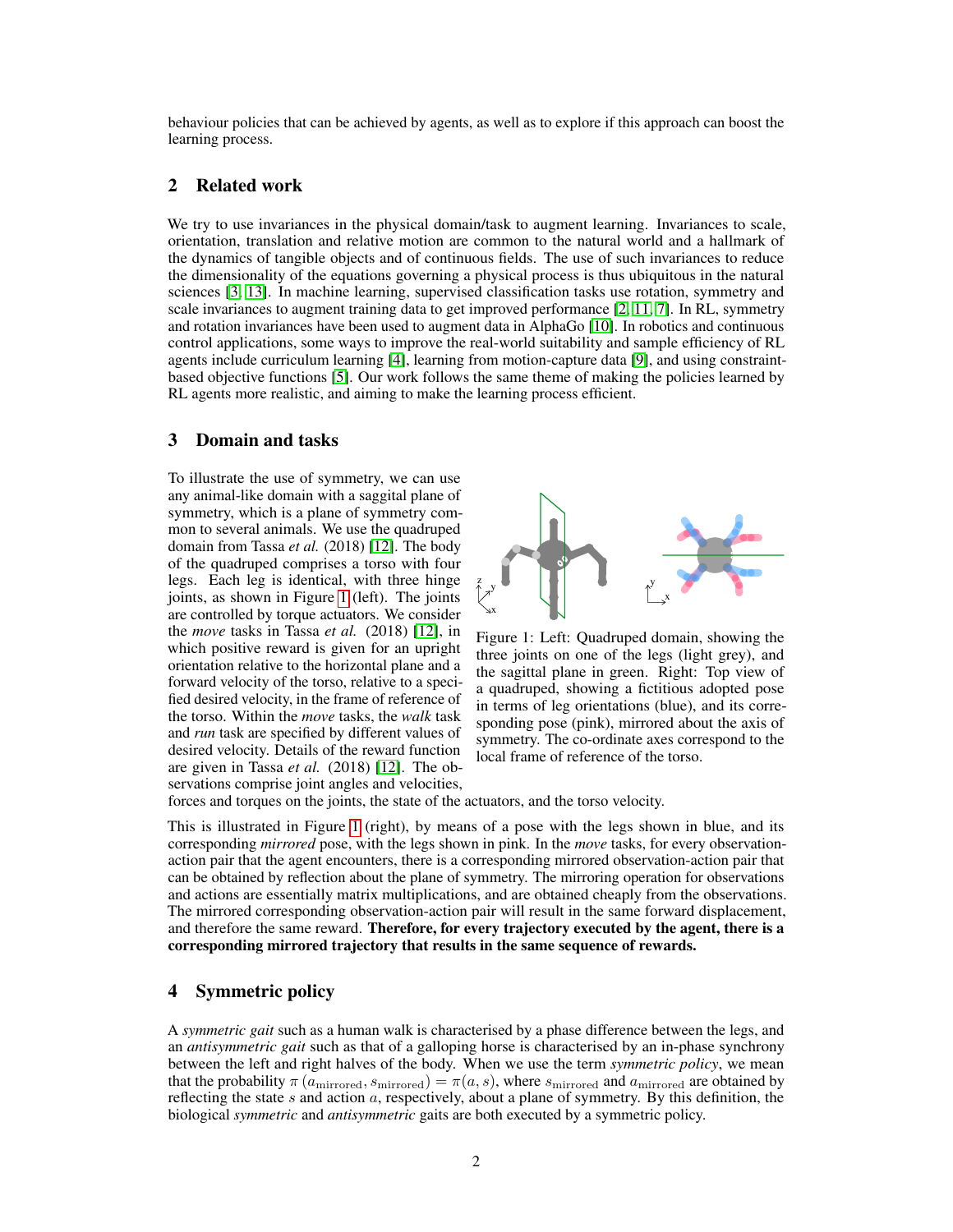<span id="page-2-0"></span>Algorithm 1 MPO with Mirrored Data

1: given batch-size (K), number of actions (N), Q-function  $\hat{Q}$ , old-policy  $\pi_k$  and replay-buffer 2: initialize  $\pi_{\theta}$  from the parameters of  $\pi^{(k)}$ 3: repeat 4: Sample states with batch of size N from replay buffer 5: Step 1: sample based policy (weights) 6:  $q(a_i|s_j) = q_{ij}$ , computed as: 7: **for**  $j = 1,...,K$  **do** 8: **for**  $i = 1,...,N$  **do** 9:  $a_i \sim \pi_k(a|s_i)$ 10:  $Q_{ij} = \hat{Q}(s_j, a_i)$ 11:  $q_{ij} \propto \exp(Q_{ij}/\text{temperature parameter})$ <br>12: **end for** end for 13: end for 14: Calculate mirrored states and mirrored actions 15: **Step 2: update parametric policy**<br>16: Given the data-set  $\{s_i, (a_i, q_{ii})_{i=1}\}$ 16: Given the data-set  $\{s_j, (a_i, q_{ij})_{i=1...N}\}_{j=1...K}$  and  $\{s_j^{\text{mirrored}}, (a_i^{\text{mirrored}}, q_{ij})_{i=1...N}\}_{j=1...K}$ 17: Update the Policy by taking gradient of following weighted maximum likelihood objective 18: max $\theta(\sum_{j}^{K}\sum_{i}^{N} q_{ij} \log \pi_{\theta}(a_i|s_j) + \sum_{j}^{K}\sum_{i}^{N} q_{ij} \log \pi_{\theta}(a_i^{\text{mirored}}|s_j^{\text{mirored}}))$ 19: (subject to additional (KL) regularization) 20: until Fixed number of steps 21: return  $\pi_{(k+1)}$ 

# 5 Proposed algorithm

We use MPO, an actor-critic algorithm described in Abdolmaleki *et al.* [\[1\]](#page-4-4). To encourage the agent to take symmetries into account, we augment the batch of experiences generated by the *actor* and stored in the *replay buffer*, by computing a set of corresponding mirrored trajectories for use by the *learner* of the MPO algorithm [\[1\]](#page-4-4). The MPO algorithm has two steps, **policy evaluation** and **policy** improvement. In this section, we summarise the algorithm and specify the modifications required to use data from mirrored trajectories, with a pseudocode of our approach given in algorithm [1.](#page-2-0)

#### 5.1 Policy Evaluation

We employ a 1-step temporal difference (TD) learning, fitting a parametric Q-function  $Q^{\pi}_{\phi}(s, a)$  with parameters  $\phi$  by minimizing the squared (TD) error

$$
\min_{\phi} \left( r_t + \gamma Q_{\phi'}^{\pi^{(k-1)}} \left( s_{t+1}, a_{t+1} \right) - Q_{\phi}^{\pi^{(k)}} \left( s_t, a_t \right) \right)^2,
$$

where  $a_{t+1} \sim \pi^{(k-1)}(a|s_{t+1})$  and  $r_t = r(s_t, a_t)$ , which we optimize via gradient descent. We let  $\phi'$  be the parameters of a target network that is held constant for 250 steps (and then copied from the optimized parameters  $\phi$ ). Using the fact that for a symmetric policy,  $Q(s_{\text{mirrored}}, a_{\text{mirrored}})$  =  $Q(s, a)$ , we also fit the parametric Q-function for  $Q(s_{\text{mirrored}}, a_{\text{mirrored}})$ ,

$$
\mathrm{min}_{\phi} \left( r_t + \gamma Q_{\phi'}^{\pi^{(k-1)}} \left( s_{t+1}, a_{t+1} \right) - Q_{\phi}^{\pi^{(k)}} \left( s_t^{\mathrm{mirrored}}, a_t^{\mathrm{mirrored}} \right) \right)^2.
$$

### 5.2 Policy Improvement

**Step 1:** We construct a non-parametric improved policy q. This is done by maximizing  $J(s, q)$  =  $\mathbb{E}_{q(a|s)}[\hat{Q}(s,a)]$  for states s drawn from a replay buffer  $\cal R$  while ensuring that the solution stays close to the current policy  $\pi_k$ ; i.e.  $\mathbb{E}_{s \sim \mathcal{R}}[\text{KL}(q(a|s), \pi_k(a|s))] < \epsilon$ , as detailed in Abdolmaleki *et al.* [\[1\]](#page-4-4). **Step 2:** We fit a new parametric policy to samples from  $q(a|s)$  by solving the optimization problem  $\pi_{k+1}$  = argmin<sub> $\pi$ </sub> $\mathbb{E}_{\mu(s)}$ [KL( $q(a|s)$ ]| $\pi(a|s)$ ], where  $\pi_{k+1}$  is the new and improved policy, which employs additional regularization [\[1\]](#page-4-4). To learn about/from mirrored data, we repeat steps 1 and 2 for mirrored states and mirrored actions calculated from original data.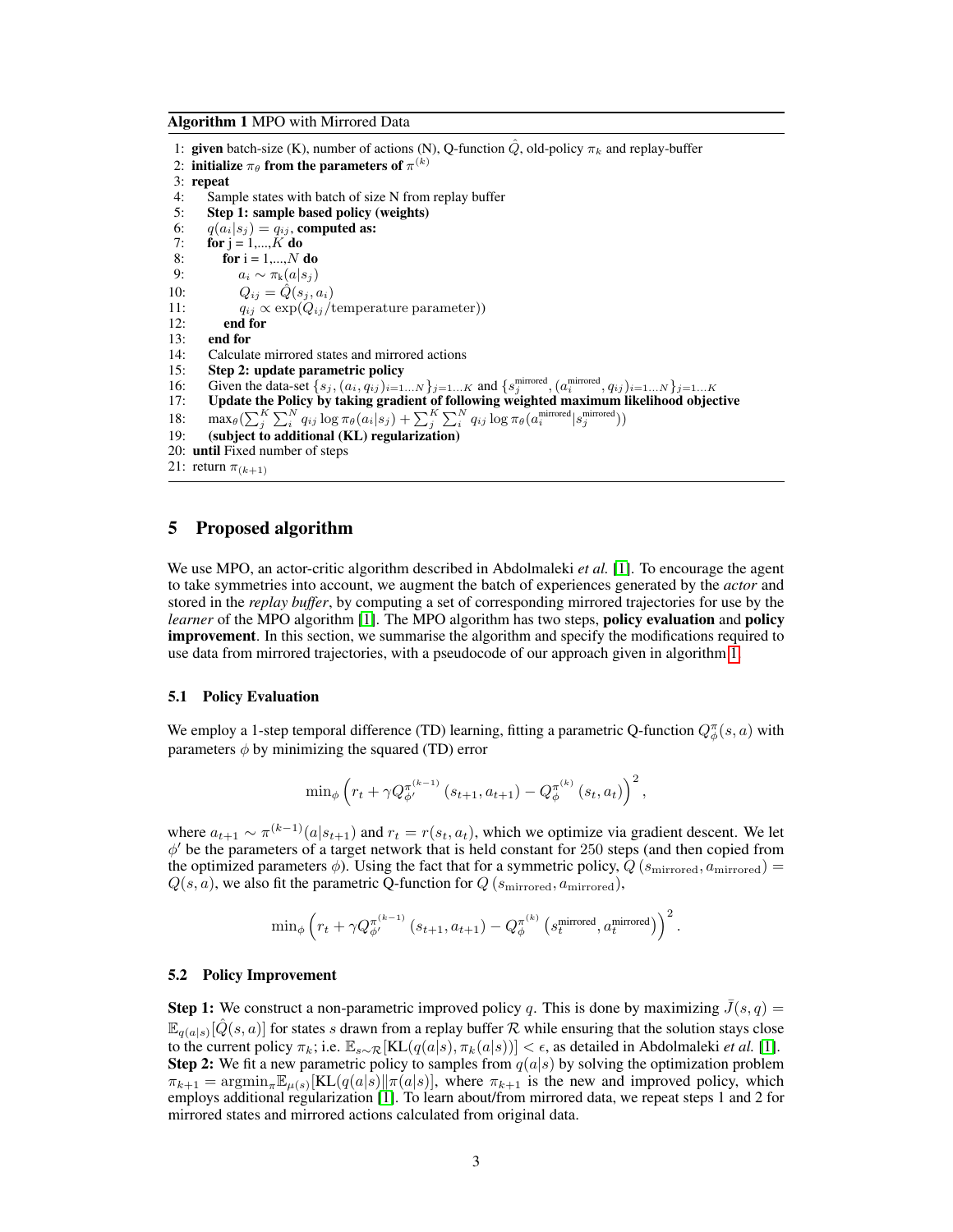<span id="page-3-0"></span>

Figure 2: Learning curves for 10 seeds of the walk (top row) and run (bottom row) tasks, for batch sizes 256 (left column) and 512 (right column). The plot shows the cumulative reward as a function of gradient steps. The normal training and augmented training are in blue and pink, respectively. The thick line shows the mean.

# 6 Experiments

We refer to training with the MPO algorithm in [\[1\]](#page-4-4) as "normal training" and training with the additional experience from the mirrored data, as described in Section [3,](#page-1-1) as "augmented training". For the normal and augmented training conditions, we use the same hyper-parameters as in [\[1\]](#page-4-4), with one main modification: we slowed down the actor to get a rate of trajectory generation of 1000 s of environment steps every 30 s of real time, to bring it closer to the data-generation rate of real robots. The learner thus operates in a data-limited regime. The resulting cumulative reward as a function of gradient steps is shown in Figure [2.](#page-3-0) For each of the training conditions, the augmented training condition achieves better performance, typically in fewer episodes. This preliminary result suggests that knowledge of symmetry, enforced through data augmentation in the policy optimisation step, is a useful bias for the agent to shape its policy.

# 7 Discussion

We presented an approach for incorporating symmetry in the environment in an actor-critic architecture by augmenting the experiences generated by the actor. A different approach to inform an agent of symmetry in its domain could, for instance, compress the state representation, explicitly specifying the relationship between an observation-action pair and its mirrored version. This involves changing the underlying Markov decision process so that transitions are between "canonical" observations. In general, this means that transitions do not arise from a physical process and may require modifications to the algorithm to ensure that no undesirable bias has been introduced. A promising extension of this work would be to move towards a policy that explicitly encodes the symmetry using hierarchy, with similar legs sharing their lower-level policy with the corresponding actuators of other legs, and using experiences from the other legs to update their policies. Using symmetric policies leads to a change in the space of policies that can be achieved and therefore qualitative change in gait. We plan to investigate this further. In general, this work can also be useful for transfer learning to tasks